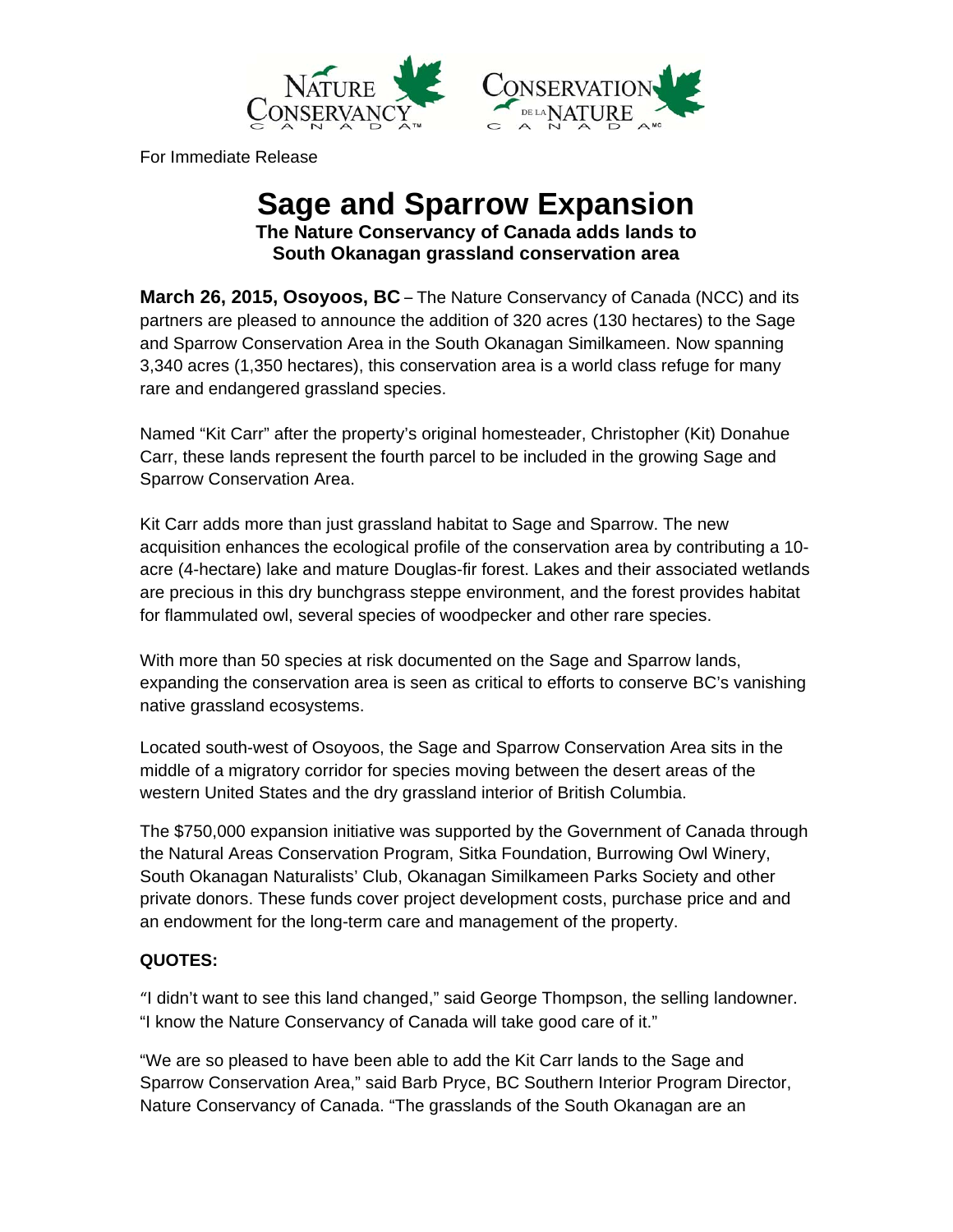ecological treasure, containing many plants and animals that are found nowhere else in British Columbia. Conservation in this part of the province is a top priority."

"Our Government is committed to preserving Canada's long-term prosperity by conserving and restoring our lands and waters, and connecting Canadians to our natural and unique spaces," said Dan Albas, Member of Parliament for Okanagan-Coquihalla. "This important investment highlights our commitments announced in the National Conservation Plan."

### **FACTS:**

- This grassland ecosystem is one of the four most endangered ecosystems in Canada.
- The area is home to a diverse range of amphibian, reptile, bird and mammal species, some of which are not found anywhere else in Canada, nor in the world.
- This landscape is a crucial migratory corridor for species moving between the desert areas of the western United States and the dry grasslands of interior British Columbia.
- Kit Carr's mature Douglas-fir forests are important for flammulated owl, various woodpeckers and more.
- Kit Carr Lake is a rare and important feature in this dry region, providing critical habitat for waterfowl and at-risk species such as Great Basin spadefoot, western painted turtle and western tiger salamander.
- This project was funded as part of the Government of Canada's National Conservation Plan. The Natural Areas Conservation Program (NACP) is a unique public-private partnership led and managed by the Nature Conservancy of Canada (NCC). To date, \$245 million has been invested in the NACP by the Government of Canada, with more than \$400 million in matching contributions raised by NCC and its partners to secure our natural heritage. An additional \$100 million was announced in May 2014 under the National Conservation Plan for NCC to continue this program.

# **ABOUT:**

The Nature Conservancy of Canada is the nation's leading land conservation organization, working to protect our most important natural areas and the species they sustain. Since 1962, NCC and its partners have helped to protect more than 2.7 million acres (over 1 million hectares), coast to coast. More than one quarter of these acres are in British Columbia. www.natureconservancy.ca/bc

-30-

# **LEARN MORE:**

Visit: www.natureconservancy.ca Follow us on Twitter: twitter.com/NCC\_CNC Become a fan on Facebook